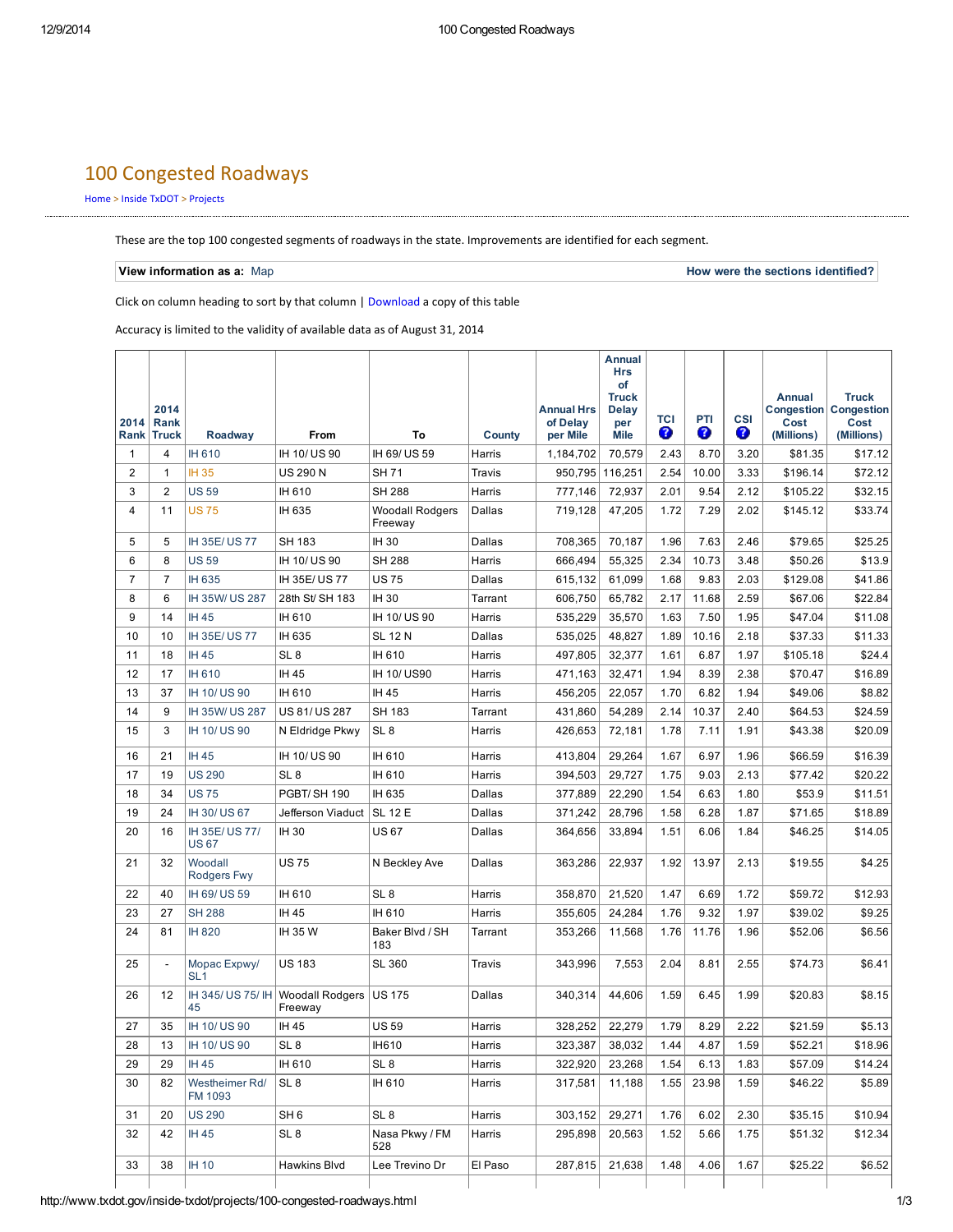## 12/9/2014 100 Congested Roadways

| 34 | 75                           | <b>SH 121</b>                       | <b>SH 26</b>                  | IH 820                        | Tarrant       | 274,886 | 12,199 | 1.45 | 6.94  | 1.58 | \$69.05 | \$11.55 |
|----|------------------------------|-------------------------------------|-------------------------------|-------------------------------|---------------|---------|--------|------|-------|------|---------|---------|
| 35 | 22                           | IH 35                               | <b>SH71</b>                   | Slaughter Ln                  | Travis        | 273,889 | 29.107 | 1.58 | 4.90  | 2.00 | \$35.63 | \$11.98 |
| 36 | 33                           | IH 10/US90                          | <b>SH 99</b>                  | N Eldridge Pkwy               | Harris        | 259,946 | 22,324 | 1.55 | 5.66  | 1.91 | \$58    | \$16.53 |
| 37 | 99                           | <b>Bellaire Blvd</b>                | SL <sub>8</sub>               | IH 610                        | Harris        | 254,455 | 9,643  | 1.59 | 25.09 | 1.71 | \$31.99 | \$4.33  |
| 38 | 44                           | IH 35E/US77                         | <b>BS 121 H</b>               | IH 635                        | Denton        | 254,169 | 20,200 | 1.52 | 6.35  | 1.81 | \$62.98 | \$17.17 |
| 39 | 51                           | <b>SH 183</b>                       | <b>SL 12 W</b>                | IH 35E/US77                   | Dallas        | 250,096 | 16,571 | 1.71 | 7.83  | 1.79 | \$17.02 | \$3.96  |
| 40 | 25                           | <b>IH35</b>                         | IH 410                        | IH 410                        | Bexar         | 246,824 | 28,138 | 1.45 | 5.33  | 1.65 | \$22.21 | \$7.94  |
|    |                              |                                     |                               |                               |               |         |        |      |       |      |         |         |
| 41 | 78                           | <b>IH 610</b>                       | IH 60/ US 59                  | SH 288                        | Harris        | 241,627 | 11,920 | 1.47 | 6.04  | 1.70 | \$40.2  | \$7.33  |
| 42 | 70                           | S Staples St                        | <b>SH 358</b>                 | Yorktown Blvd                 | <b>Nueces</b> | 237,514 | 12,525 | 1.50 | 20.64 | 1.55 | \$16.95 | \$3.08  |
| 43 | $\overline{a}$               | <b>Dallas North</b><br>Tollway      | <b>PGBT</b>                   | IH 635                        | Dallas        | 235,067 | 9,309  | 1.74 | 8.32  | 2.25 | \$29.56 | \$4.41  |
| 44 | 26                           | IH 35/ IH 10                        | IH 37/ US 281                 | US 90                         | Bexar         | 229,202 | 26,527 | 1.42 | 5.62  | 1.56 | \$23    | \$8.23  |
| 45 | 59                           | IH 45                               | Lake Front Cir                | Spring Cypress<br>Rd/ FM 2920 | Montgomery    | 227,943 | 13,994 | 1.35 | 5.28  | 1.43 | \$32.38 | \$7.06  |
| 46 | 89                           | <b>SH 360</b>                       | IH 30                         | IH 20                         | Tarrant       | 221,696 | 10,456 | 1.40 | 5.50  | 1.66 | \$26.01 | \$4.6   |
| 47 | $\overline{a}$               | S Lamar Blvd/ SL                    | W Cesar Chavez                | US 290/SH 71                  | Travis        | 218,930 | 3,027  | 1.54 | 22.82 | 1.71 | \$16.89 | \$.9    |
|    |                              | 343                                 | St                            |                               |               |         |        |      |       |      |         |         |
| 48 | $\overline{\phantom{a}}$     | Westheimer Rd/<br>FM 1093           | SH <sub>6</sub>               | SL <sub>8</sub>               | Harris        | 213,653 | 7,270  | 1.48 | 23.71 | 1.53 | \$33.24 | \$4.15  |
| 49 | 87                           | SH <sub>6</sub>                     | IH 10/ US 90                  | Westpark Tollway              | Harris        | 212,459 | 10,535 | 1.65 | 28.98 | 1.78 | \$22.95 | \$4.08  |
| 50 | $\overline{\phantom{a}}$     | N Lamar Blvd                        | W 45th St                     | W Cesar Chavez<br>St/ SL 343  | Travis        | 207,873 | 9,197  | 1.68 | 23.30 | 1.87 | \$16.92 | \$2.64  |
| 51 | $\overline{\phantom{a}}$     | IH 10/ US 87                        | SL 1604 N                     | IH 410                        | Bexar         | 206,392 | 8,937  | 1.37 | 5.34  | 1.74 | \$27.84 | \$4.53  |
| 52 |                              | FM 1960                             | SH 249                        | IH 45                         | Harris        | 204,078 | 6,768  | 1.52 | 24.14 | 1.66 | \$36    | \$4.43  |
| 53 | $\overline{\phantom{a}}$     | <b>Congress Ave</b>                 | 11th St                       | SH 71 / US 290                | Travis        | 200,869 | 8,156  | 1.53 | 22.46 | 1.54 | \$15.97 | \$2.3   |
| 54 | 36                           | <b>IH35</b>                         | <b>SL 1604 NE</b>             | IH 410                        | Bexar         | 198,679 | 22,177 | 1.37 | 5.06  | 1.58 | \$24.54 | \$8.62  |
| 55 |                              | FM 1960                             | SH 249                        | US 290                        | Harris        | 197,438 | 6,264  | 1.55 | 27.02 | 1.67 | \$19.38 | \$2.31  |
| 56 | 48                           | IH 35E/US77                         | <b>SL 288</b>                 | N Denton Dr                   | Denton        | 196,297 | 18,034 | 1.53 | 6.62  | 1.53 | \$26.05 | \$7.89  |
| 57 | 39                           | <b>IH35</b>                         | Parmer Ln/FM<br>734           | US 290N/SS69                  | Travis        | 196,190 | 21,609 | 1.54 | 5.45  | 1.90 | \$32.02 | \$11.04 |
| 58 | $\overline{\phantom{a}}$     | <b>US 281</b>                       | Stone Oak Pkwy                | SL 1604                       | Bexar         | 194,384 | 7,359  | 1.52 | 7.92  | 1.62 | \$11.72 | \$1.65  |
| 59 | $\overline{\phantom{a}}$     | <b>IH410</b>                        | <b>US281</b>                  | IH 10/ US 87                  | Bexar         | 193,947 | 6,001  | 1.25 | 3.94  | 1.32 | \$18.75 | \$2.26  |
| 60 | $\overline{\phantom{a}}$     | <b>UA 90</b>                        | <b>SH 288</b>                 | IH 610                        | Harris        | 192,613 | 6,791  | 1.49 | 23.76 | 1.63 | \$19.14 | \$2.42  |
| 61 | 65                           | IH 45                               | FM 2920                       | SL <sub>8</sub>               | Harris        | 190,664 | 13,136 | 1.36 | 5.15  | 1.53 | \$34.19 | \$8.23  |
| 62 | $\overline{\phantom{a}}$     | <b>SHulen St</b>                    | IH 20                         | W Risinger Rd                 | Tarrant       | 190,448 | 6,443  | 1.51 | 25.41 | 1.61 | \$19.72 | \$2.42  |
| 63 | $\overline{\phantom{a}}$     | SH 6                                | <b>US 290</b>                 | IH 10/US90                    | Harris        | 188,663 | 9,482  | 1.60 | 26.78 | 1.66 | \$38.6  | \$6.95  |
| 64 | $\overline{a}$               | <b>SL 12 N</b>                      | Dallas North<br>Tollway       | <b>SL 12 E</b>                | Dallas        | 188,198 | 2,978  | 1.42 | 18.68 | 1.52 | \$25.03 | \$1.55  |
| 65 | 88                           | <b>IH 10</b>                        | <b>US54</b>                   | Hawkins Blvd                  | El Paso       | 187,893 | 10.519 | 1.27 | 4.31  | 1.32 | \$15.85 | \$3.22  |
| 66 | $\overline{\phantom{a}}$     | W Slaughter Ln                      | Brodie Ln                     | IH 35                         | Travis        | 187,657 | 5,544  | 1.45 | 28.21 | 1.47 | \$15.54 | \$1.72  |
| 67 | 30                           | IH 35                               | FM 3009                       | SL 1604 NE                    | Guadalupe     | 186,997 | 22,977 | 1.38 | 5.76  | 1.54 | \$22.66 | \$8.52  |
| 68 | 69                           | US 75/ SH 121                       | <b>US380</b>                  | SH 121 / SH 399               | Collin        | 186,300 | 12,636 | 1.52 | 5.22  | 1.73 | \$15.46 | \$3.69  |
| 69 | 41                           | IH 635                              | <b>US75</b>                   | Garland Ave/ SH<br>78         | Dallas        | 186,013 | 20,710 | 1.34 | 6.21  | 1.55 | \$39.13 | \$13.89 |
| 70 | $\overline{\phantom{a}}$     | Voss Rd and<br><b>Hillcroft Ave</b> | IH 10/ US 90                  | IH 69/US 59                   | Harris        | 184,480 | 7,948  | 1.52 | 24.37 | 1.64 | \$18.86 | \$2.86  |
| 71 | 71                           | <b>IH30</b>                         | <b>SL 12 W</b>                | Jefferson Viaduct             | Dallas        | 183,953 | 12,501 | 1.36 | 6.87  | 1.37 | \$26.2  | \$6.31  |
| 72 | 43                           | IH 35 W                             | SH 170                        | US 81/US 287                  | Tarrant       | 182,836 | 20,524 | 1.59 | 8.86  | 1.83 | \$24.8  | \$8.76  |
| 73 | 62                           | IH 10/ US 180                       | <b>SH 20</b>                  | US 54                         | El Paso       | 181,943 | 13,287 | 1.33 | 5.71  | 1.39 | \$14.63 | \$3.73  |
| 74 | 28                           | IH 35                               | <b>US59</b>                   | Hildago St                    | Webb          | 181,525 | 23,334 | 1.55 | 17.21 | 1.70 | \$8.46  | \$3.25  |
| 75 | 63                           | IH 35E/US77                         | <b>SL 12 N</b>                | SH 183                        | Dallas        | 172,730 | 13,230 | 1.36 | 5.14  | 1.41 | \$17.56 | \$4.68  |
| 76 | $\overline{a}$               | Boca Chica Blvd/<br>SH 48           | IH 69E/ US 83/<br><b>US77</b> | E 14th St                     | Cameron       | 172,594 | 3,033  | 1.33 | 20.46 | 1.36 | \$7.46  | \$.5    |
| 77 | $\overline{\phantom{a}}$     | SH 16                               | FM 1560                       | IH 410                        | Bexar         | 172,521 | 5,251  | 1.52 | 25.92 | 1.59 | \$26.15 | \$3.01  |
| 78 | $\overline{\phantom{a}}$     | SH 360                              | SH 183                        | IH 30                         | Tarrant       | 172,497 | 7,268  | 1.36 | 4.98  | 1.56 | \$22.3  | \$3.58  |
| 79 | $\blacksquare$               | SL 8                                | W Little York<br>Road         | IH 10/ US90                   | Harris        | 171,949 | 6,709  | 1.51 | 6.66  | 1.55 | \$20.02 | \$2.96  |
| 80 | $\overline{\phantom{a}}$     | <b>Guadalupe St</b>                 | N Lamar Blvd                  | W Cesar Chavez<br>St/ SL 343  | Travis        | 171,093 | 6,604  | 1.56 | 19.95 | 1.55 | \$13.96 | \$1.91  |
| 81 | $\overline{\phantom{a}}$     | Hulen St                            | Camp Bowie Blvd               | IH 20                         | Tarrant       | 168,794 | 6,285  | 1.39 | 18.85 | 1.42 | \$15.29 | \$2.06  |
| 82 | $\overline{\phantom{a}}$     | N Lamar Blvd                        | <b>US183</b>                  | W 45th St                     | Travis        | 165,522 | 6,773  | 1.57 | 23.38 | 1.63 | \$10.11 | \$1.48  |
| 83 | $\qquad \qquad \blacksquare$ | SL 8                                | SH 249                        | Hardy Toll Rd                 | Harris        | 165,010 | 6,694  | 1.45 | 6.52  | 1.51 | \$27.03 | \$4.13  |
| 84 | $\overline{\phantom{a}}$     | <b>SH 183</b>                       | SH 121                        | SH 360                        | Tarrant       | 164,944 | 7,531  | 1.29 | 6.09  | 1.42 | \$16.45 | \$2.85  |
| 85 | $\overline{\phantom{a}}$     | Matlock Rd                          | FM 157                        | W Sublett Rd                  | Tarrant       | 164,710 | 6,352  | 1.42 | 19.21 | 1.53 | \$15.64 | \$2.19  |
|    |                              |                                     |                               |                               |               |         |        |      |       |      |         |         |